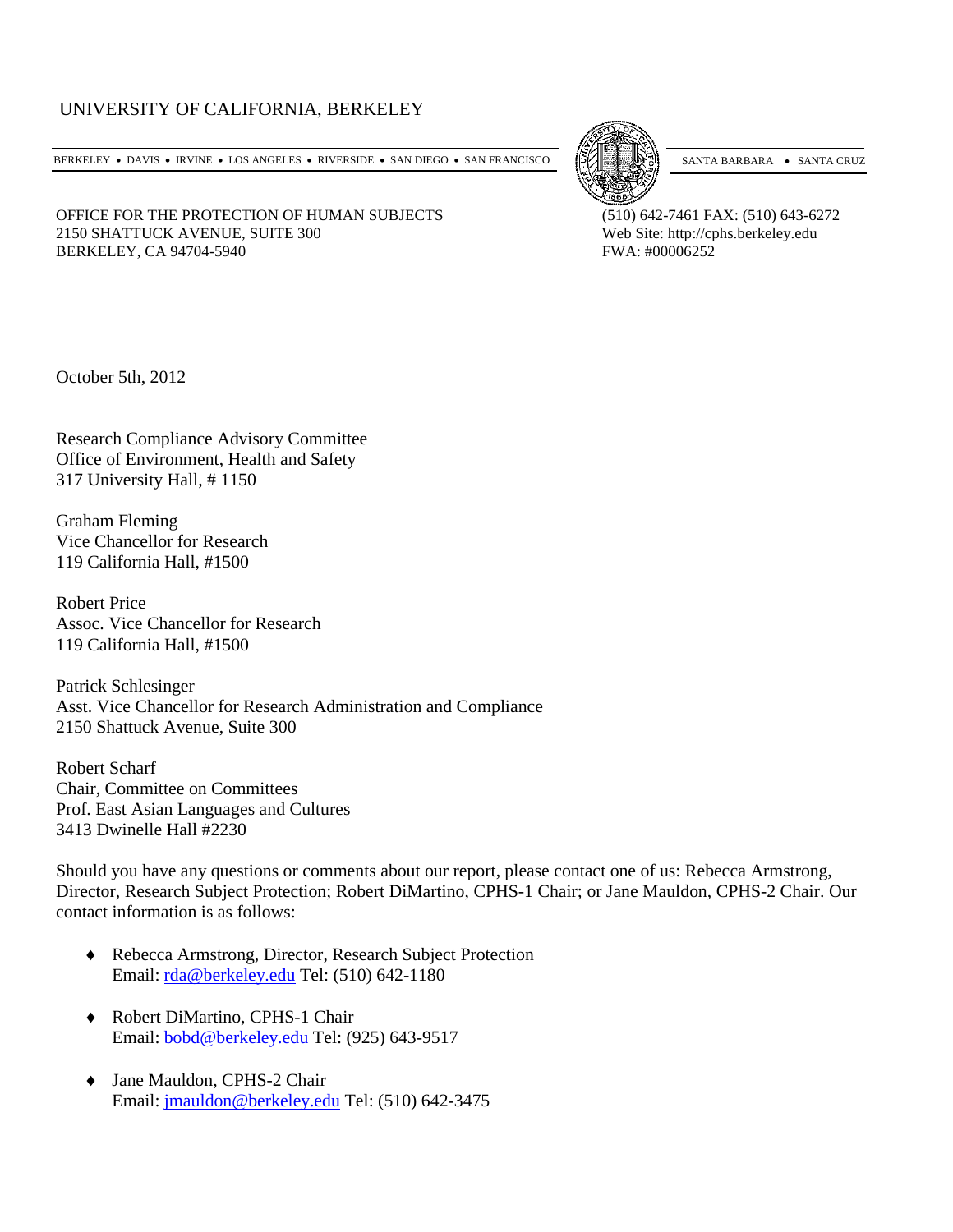Respectfully Submitted,

Robert DiMartino, O.D., M.S., F.A.A.O. Chair, Committee for Protection of Human Subjects (CPHS-1) Professor, School of Optometry

Sane Manlda

Jane Mauldon, Ph.D. Chair, Committee for Protection of Human Subjects (CPHS-2) Associate Professor, Goldman School of Public Policy

- Enc. CPHS Membership Roster 2011-2012 "As Internet-based research evolves, IRBs and PIs need updated guidance," IRB Advisor, June 2012 UCOP Commentary on ANPRM UCB Commentary on ANPRM
- Cc: Robert DiMartino, CPHS-1 Chair Jane Mauldon, CPHS-2 Chair Rebecca Armstrong, Director, Research Subject Protection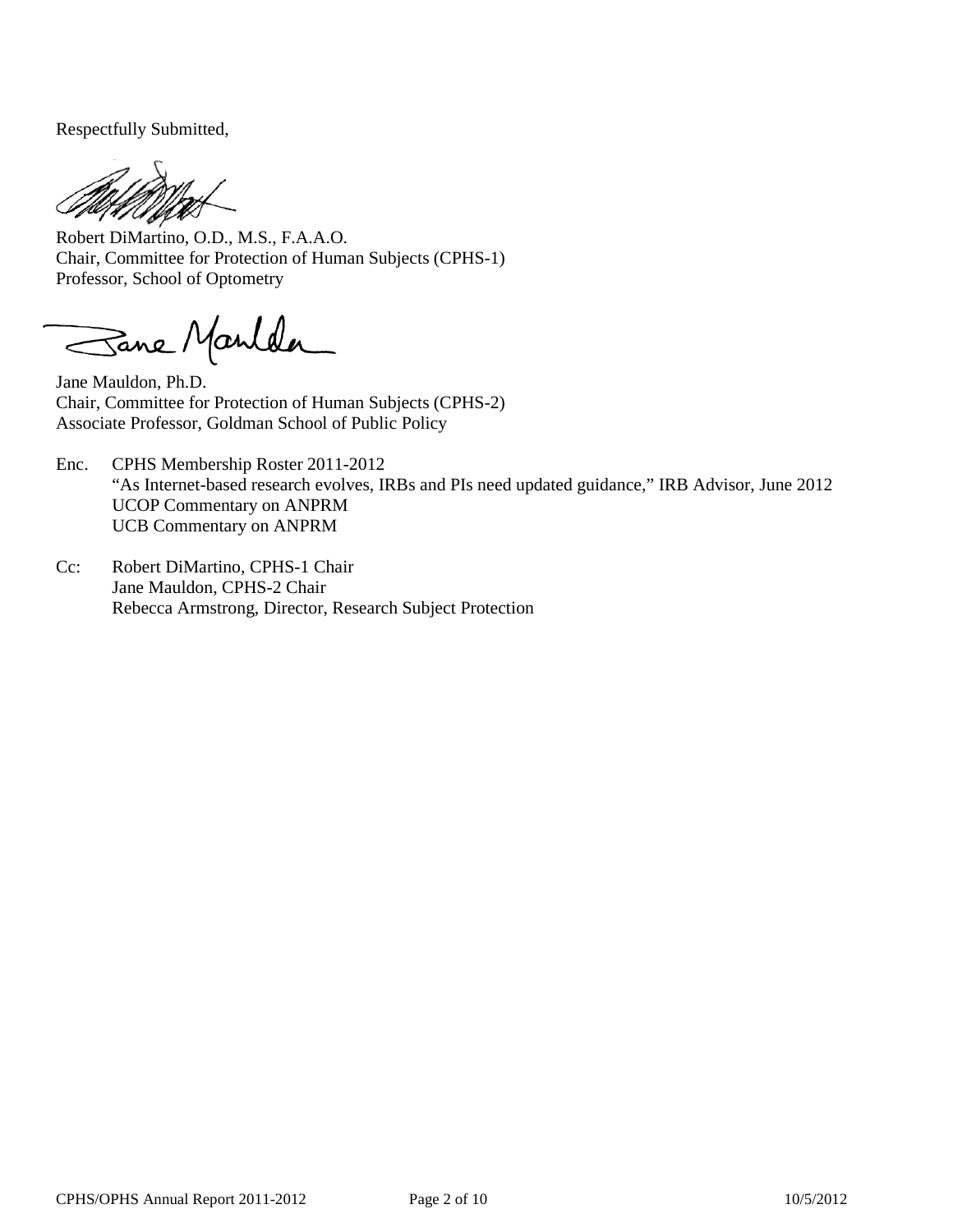#### **Report to the Research Compliance Advisory Committee**

#### **I. Committee Title and Report Period**

Committee for Protection of Human Subjects - Report for July 1, 2011 - June 30, 2012

#### **II. Executive Summary**

In 2011-2012 the primary focus of the Office for the Protection of Human Subjects (OPHS) and the Committee for Protection of Human Subjects (CPHS) was keeping up with the workload while facing a staff shortage. OPHS was short at least 1 FTE for most of the year and up to 2 FTE for several months. Fortunately, there were no audits by regulatory authorities to contend with and the web-based research compliance management system, eProtocol, completed its second full year of operation without any serious problems.

In spite of the staff shortage, a great deal of work was completed: 1729 applications were reviewed and approved – the highest number in five years; a web-based consent building tool was developed; CPHS policies and procedures were updated to accurately reflect the business processes in eProtocol; a number of guidance documents were revised; and several new guidance documents were developed. Notably, IRB Member Vern Paxson, OPHS Analyst Adrienne Tanner, and Director Rebecca Armstrong were interviewed about the CPHS guidance document on Internet Research. The interview resulted in the cover article of the June 2012 issue of the IRB Advisor magazine.

#### **III. Committee membership and number of meetings during the report period**

The Committee is comprised of two panels: CPHS–1, which is primarily biomedical, and CPHS-2, which is primarily social-behavioral. Each committee convened 10 times. CPHS-1 did not meet in January and CPHS-2 did not meet in June. Meetings are not generally held in July due to difficulties obtaining quorum.

CPHS-1 included 16 members and CPHS-2 included 15 members (the 2011-2012 CPHS Membership Roster is attached). Federal law requires that IRBs have at least one member who is not otherwise affiliated with the institution and who is not part of the immediate family of a person who is affiliated. Regulations also require that a non-scientist member, defined by our committee as a community member without scientific training or a faculty member from a department or school generally not associated with scientific research, be present at every meeting. Of the committee members, four were drawn from the East Bay community to serve as the community members or "non-affiliated" members.

Professor Robert DiMartino began as the CPHS-1 Chair and Professor Jane Mauldon continued in her role as CPHS-2 Chair. Silvia Bunge accepted the role of CPHS-1 Vice Chair and Professor Oliver John continued as CPHS-2 Vice Chair. OPHS Director Rebecca Armstrong served as a designated reviewer assisting with the Expedited review of minor protocol Amendments and Continuing Review/Renewal applications. Professor Shachar Kariv serves as a designated reviewer to facilitate the Expedited review of protocols from the Haas School of Business Experimental Social Sciences Laboratory (Xlab).

### **IV. Summary of research protocols reviewed**

### **Approvals**

The CPHS and OPHS total review activity, including new, continuing review, and amendment applications, has been gradually increasing over the last few years. Figure 1 shows the total number of applications approved over the last five years. Table 1 breaks down the applications approved over the same period of time by type of submission and level of review. Both exclude from the count Noncompliances, Adverse Events, Unanticipated Problems, Administrative Actions, and submissions that were later withdrawn from consideration.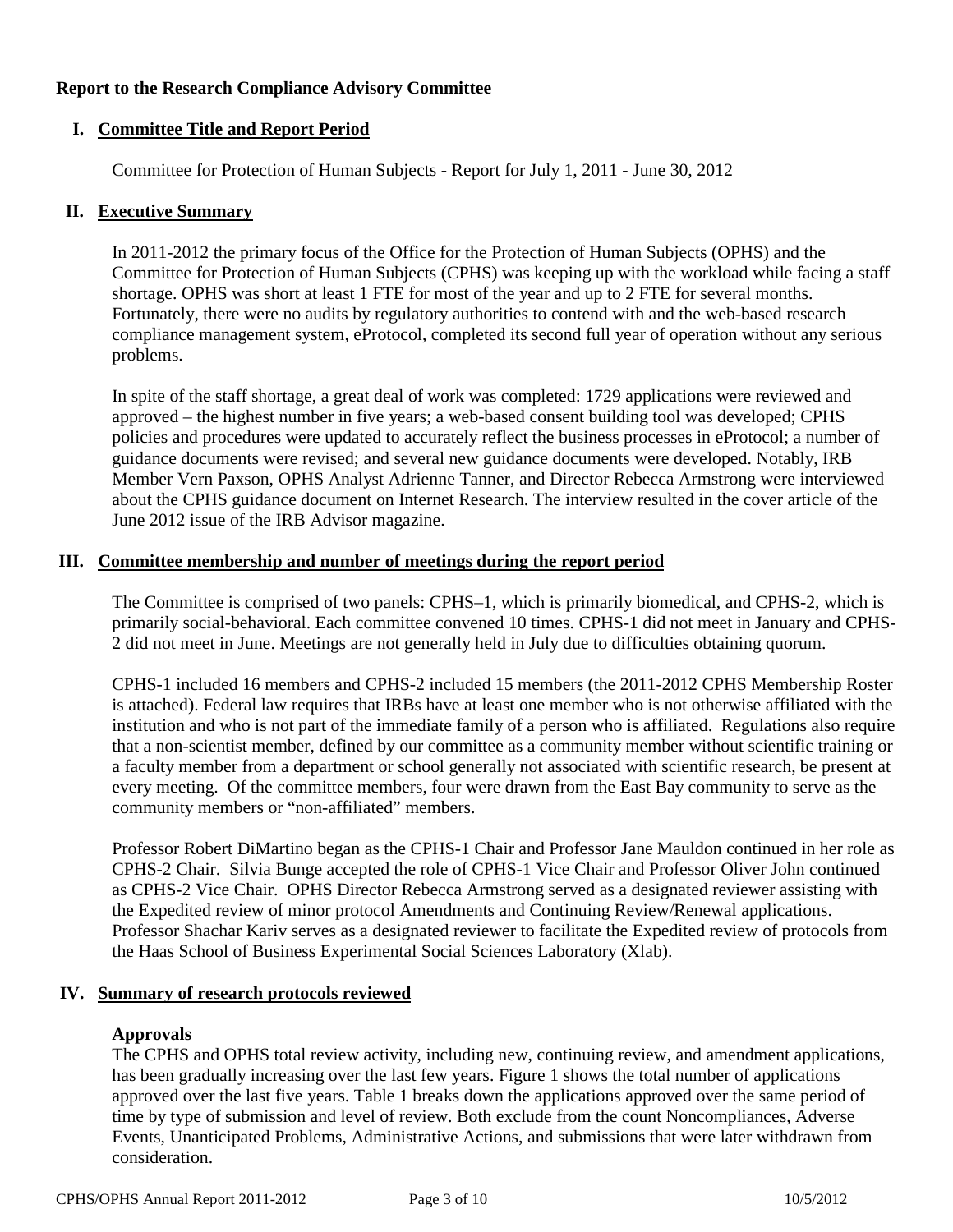



#### **TABLE 1. Types of Applications Approved over 5 yrs**

\*Note: it is not possible to separate Exempt and Expedited Amendments from the total number prior to 2009-2010

| <b>Reporting Period:</b> | 2011-2012 | 2010-2011 | 2009-2010 | 2008-2009                | 2007-2008                |
|--------------------------|-----------|-----------|-----------|--------------------------|--------------------------|
|                          |           |           |           |                          |                          |
| <b>New</b>               |           |           |           |                          |                          |
| Exempt:                  | 181       | 198       | 211       | 271                      | 287                      |
| Expedited:               | 310       | 296       | 241       | 325                      | 245                      |
| Full Board:              | 29        | 55        | 71        | 52                       | 61                       |
| Total:                   | 520       | 549       | 523       | 560                      | 593                      |
|                          |           |           |           |                          |                          |
| Amendment*               |           |           |           |                          |                          |
| Exempt:                  | 94        | 56        | 34        | $\overline{\phantom{0}}$ | $\overline{\phantom{a}}$ |
| Expedited:               | 480       | 363       | 371       | $\blacksquare$           | $\overline{\phantom{a}}$ |
| Full Board:              | 13        | 14        | 13        | 31                       | 18                       |
| Total:                   | 587       | 433       | 418       | 435                      | 573                      |
|                          |           |           |           |                          |                          |
| <b>Continuing Review</b> |           |           |           |                          |                          |
| Expedited:               | 584       | 611       | 532       | 526                      | 475                      |
| Full Board:              | 38        | 41        | 36        | 34                       | 46                       |
| Total:                   | 622       | 652       | 568       | 560                      | 521                      |
|                          |           |           |           |                          |                          |
| <b>Total Activity:</b>   | 1729      | 1634      | 1509      | 1555                     | 1687                     |

# **Withdrawn Applications**

Occasionally, applications are received by CPHS/OPHS and then later withdrawn from consideration. The majority of these are New applications. Figure 3 shows applications withdrawn over the last 2 years by level of review. We were unable to collect this information before the full implementation of eProtocol, our web-based protocol management system, and thus cannot provide any numbers prior to 2010. Out of the 136 applications that were withdrawn this year, 51 were New Exempt applications, 50 were New Expedited applications, and 7 were New Full Board applications. The remainder was comprised of Amendments and Continuing Review applications.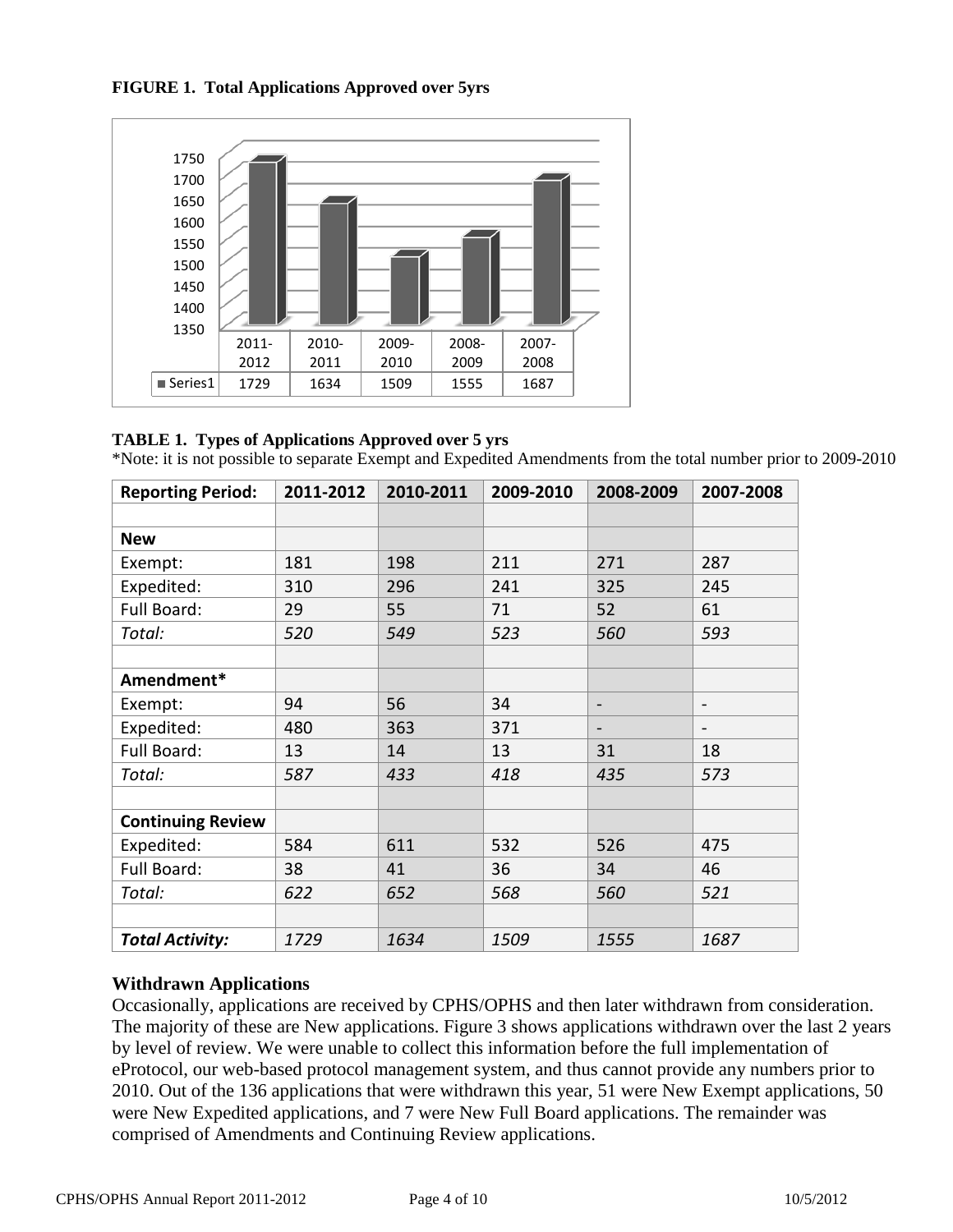| <b>Reporting Period:</b> | 2011-2012 | 2010-2011 | 2009-2010                |
|--------------------------|-----------|-----------|--------------------------|
|                          |           |           |                          |
| Exempt:                  | 54        | 91        | $\overline{\phantom{0}}$ |
| Expedited:               | 71        | 77        | $\overline{\phantom{0}}$ |
| Full Board:              | 12        |           | $\overline{\phantom{0}}$ |
|                          |           |           |                          |
| Total:                   | 136       | 175       | $\overline{\phantom{0}}$ |

### **TABLE 2. Applications Withdrawn by Level of Review**

### **Adverse Events and Unanticipated Problems**

5 incidents were reviewed in the last year. As none of them were found to be a research related unanticipated problem involving risks to subjects or others, they did not need to be reported to university officials or regulatory authorities.

## **Noncompliances**

22 noncompliances were reviewed in the last year, compared with 29 (2010-2011) and 61 (2009-2010) in the preceding years. Only one of the noncompliances reviewed in the last year was determined to be a serious or continuing noncompliance.

In our annual report for 2010-2011, we mentioned that CPHS/OPHS had received a complaint from a collaborator/study-site and that, due to the nature of the allegations, the Chair had immediately suspended the research pending further investigation. After completing the fact-gathering process, an Adhoc Committee was formed to review the extensive documentation concerning multiple events construed as possible non-compliance with human subjects research regulations. The Adhoc Committee indicated in its final report that these events met the criteria for serious noncompliance and made several recommendations to the CPHS. At a convened meeting, the CPHS reviewed the report by the Adhoc Committee and agreed with its conclusions. The recommended corrective actions were taken and the Vice Chancellor for Research was informed of the incident. As the research was not federally funded, OHRP was not notified about this matter.

### **Administrative Actions**

In addition to the review work described above, OPHS handles a number of administrative actions. Part of this work involves determining when projects do not meet the definition of human subjects research (NHSR) per federal regulations. These projects do not require CPHS or OPHS review, but sometimes documentation of an NHSR determination is needed (for a sponsor, for example). OPHS made 48 NHSR determinations in 2011-2012 and this number has fluctuated very little over the last 3 years. This number includes only determinations that were made for applications that were submitted and does not include NHSR determinations that were made about inquiries received by phone or email.

Other administrative actions include processing requests for one institution to rely on the IRB review of another. These reliances help to prevent duplicative IRB reviews of collaborative projects that involve more than one institution. OPHS handles two types of reliances. Investigators can make use of the UC System Memorandum of Understanding (MOU) that permits one campus to rely on the IRB review of another. They can also work with OPHS to establish an inter-institutional IRB Authorization Agreements (IAA) between UC Berkeley and an institution outside of the UC system to permit one institution to rely on the review of another. Table 3 shows that researchers are making use of the MOU as well as the IAAs and the number of reliances under the MOU has been increasing over time.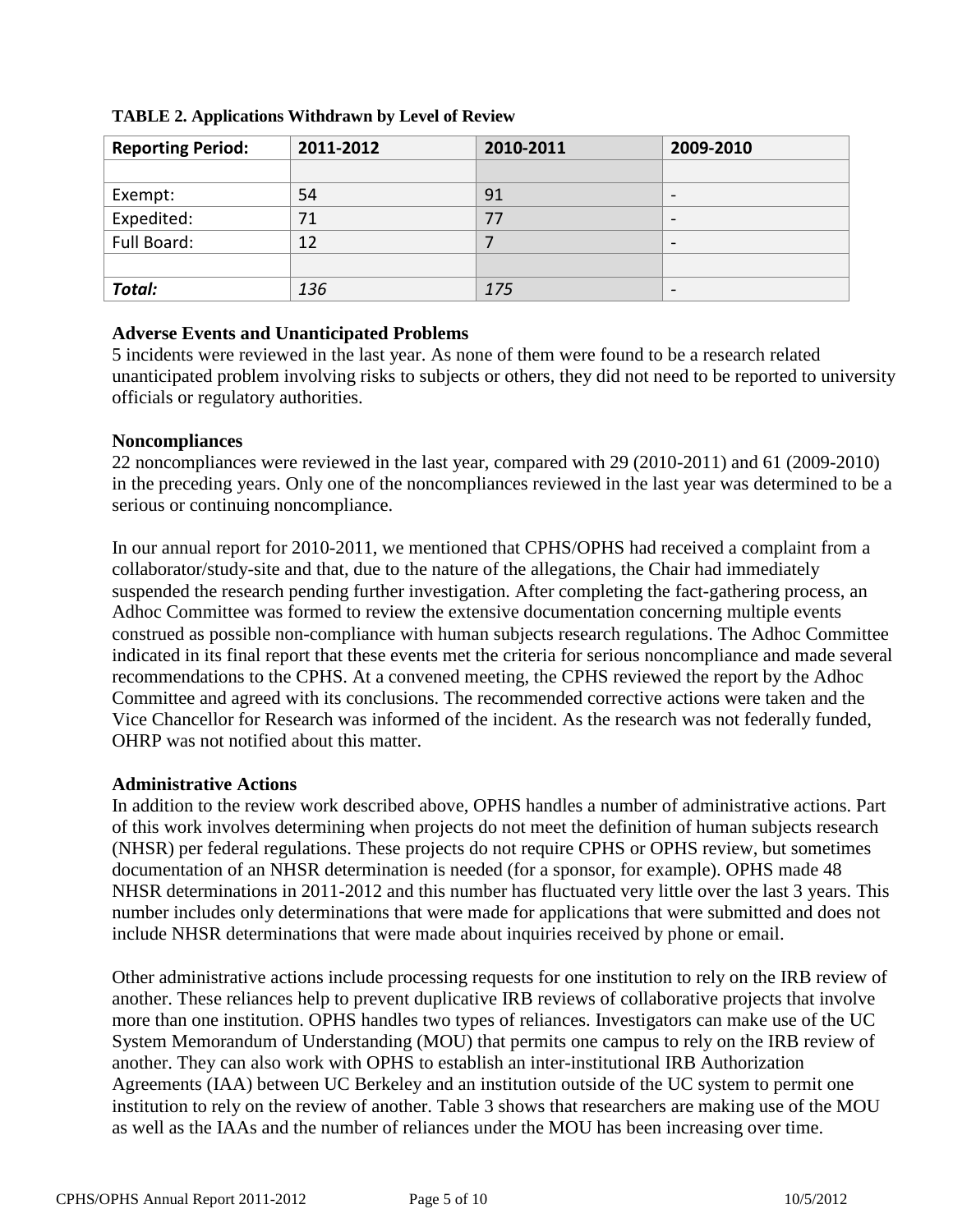### **TABLE 3. Reliances**

| <b>Reporting Period:</b>  | 2011-2012 | 2010-2011                | 2009-2010                    |
|---------------------------|-----------|--------------------------|------------------------------|
|                           |           |                          |                              |
| <b>Reliances under UC</b> |           |                          |                              |
| <b>MOU</b>                |           |                          |                              |
| <b>UCB Reviewed:</b>      | 18        | 12                       | 20                           |
| <b>UCB Relied:</b>        | 54        | 31                       | 17                           |
| Total:                    | 72        | 43                       | 37                           |
|                           |           |                          |                              |
| <b>Reliances under</b>    |           |                          |                              |
| <b>IAAs</b>               |           |                          |                              |
| <b>UCB Reviewed:</b>      | 32        | $\overline{\phantom{a}}$ | $\qquad \qquad \blacksquare$ |
| <b>UCB Relied:</b>        | 16        | $\overline{\phantom{a}}$ | $\overline{\phantom{a}}$     |
| Total:                    | 48        | $\overline{\phantom{m}}$ | $\overline{\phantom{a}}$     |

## **2011-2012 Turn-around Times**

The table below shows the amount of time that an application spent with CPHS/OPHS and the amount of time spent with the Investigator(s) between submission and approval. Time spent with CPHS/OPHS includes the time taken to assign the submission to an OPHS analyst, the time the analyst spent on the preliminary review, and the time spent by the convened IRB or designated reviewer. Time is measured in business days and a value of "0" indicates that action was taken by that party in less than 24 hours. Turn-around times have been provided for New and Amendment applications because these applications are processed by date of submission. Continuing Review applications are instead processed by expiration and for this reason have not been included.

|                   |         | Days with<br><b>CPHS/OPHS</b> | Days with<br>Investigator(s) | <b>Total</b>                 |
|-------------------|---------|-------------------------------|------------------------------|------------------------------|
| Exempt            | Range   | 0 to 31                       | 0 to 141                     | $\qquad \qquad \blacksquare$ |
|                   | Median  | 5                             | 1                            |                              |
|                   | Mode    | 5                             | $\Omega$                     |                              |
|                   | Average | 6.4                           | 9.7                          | 16.1                         |
| <b>Expedited</b>  | Range   | 4 to 94                       | 0 to 181                     |                              |
|                   | Median  | 29                            | 11                           |                              |
|                   | Mode    | 16                            | 5                            |                              |
|                   | Average | 31.5                          | 21.5                         | 53                           |
| <b>Full Board</b> | Range   | 14 to 111                     | 0 to 158                     |                              |
|                   | Median  | 37                            | 9                            |                              |
|                   | Mode    | 37                            | 9                            |                              |
|                   | Average | 42                            | 27                           | 69                           |

**TABLE 4. Turn-around Times for New Applications**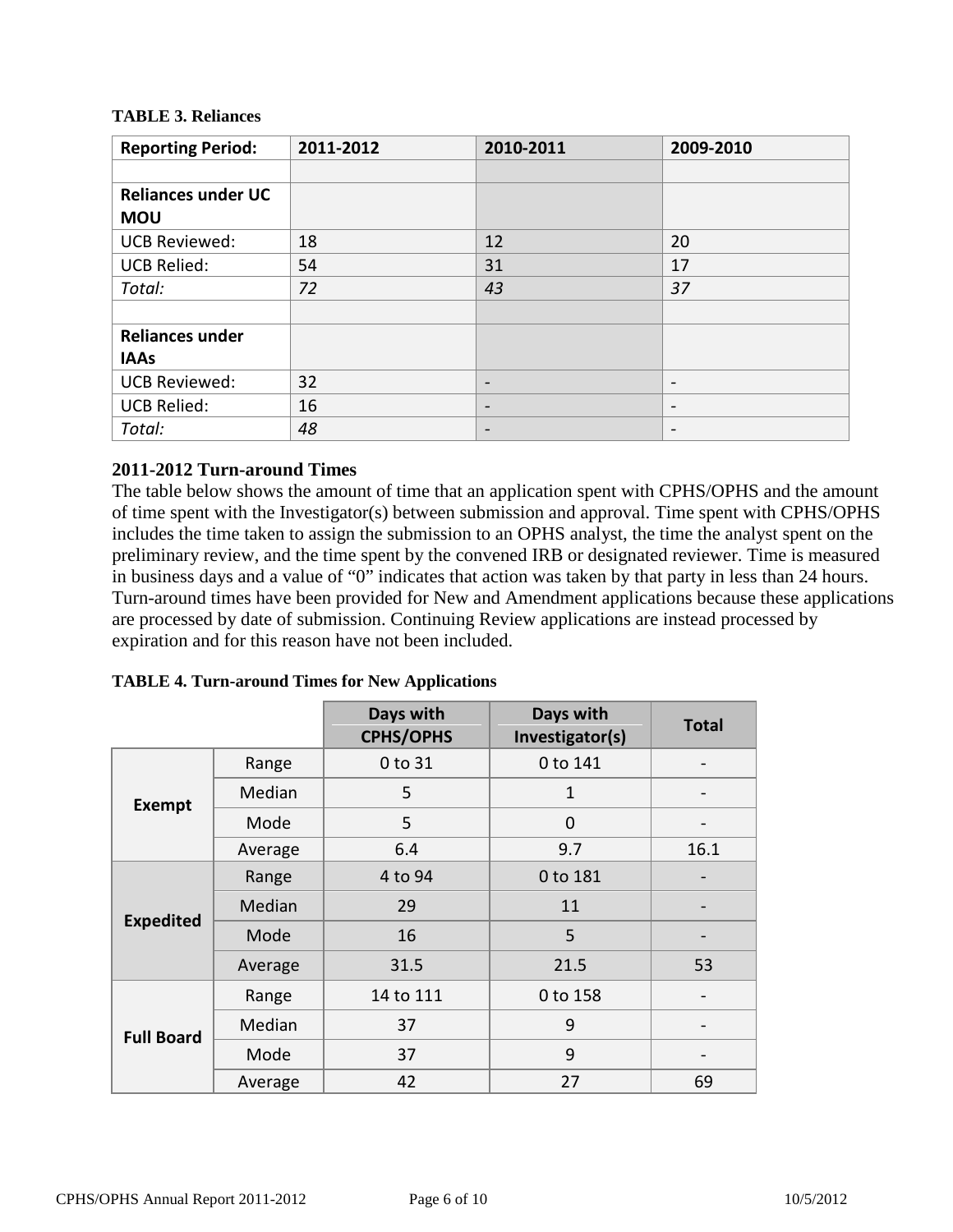#### **TABLE 5. Turn-around Times for Amendments**

|                   |         | Days with<br><b>CPHS/OPHS</b> | Days with<br>Investigator(s) | <b>Total</b> |
|-------------------|---------|-------------------------------|------------------------------|--------------|
| <b>Exempt</b>     | Range   | 0 to 17                       | 0 to 208                     |              |
|                   | Median  | 0                             | 0                            |              |
|                   | Mode    | 0                             | $\mathbf 0$                  |              |
|                   | Average | 3.8                           | 3.9                          | 7.7          |
| <b>Expedited</b>  | Range   | 0 to 62                       | 0 to 98                      |              |
|                   | Median  | 7                             | $\Omega$                     |              |
|                   | Mode    | $\overline{2}$                | $\Omega$                     |              |
|                   | Average | 9.5                           | 3.8                          | 13.3         |
| <b>Full Board</b> | Range   | 25 to 56                      | 7 to 197                     |              |
|                   | Median  | 35.5                          | 17.5                         |              |
|                   | Mode    |                               |                              |              |
|                   | Average | 38                            | 59.8                         | 97.8         |

### **Significant Details**

- *Social-behavioral vs. biomedical research:* 78% of protocols (new and continuing review applications) approved in 2011-2012 were for social-behavioral research.
- *International research:* 25% of the protocols reviewed and approved included international sites.
- *Federally funded research:* 29% of the protocols reviewed and approved indicated that they were supported by federal funds.
- *Research with vulnerable populations:* 41% of the protocols reviewed and approved included vulnerable populations. Figure 2 shows the distribution of the vulnerable populations amongst these protocols.



### **FIGURE 2. Vulnerable Subjects 2011-2012**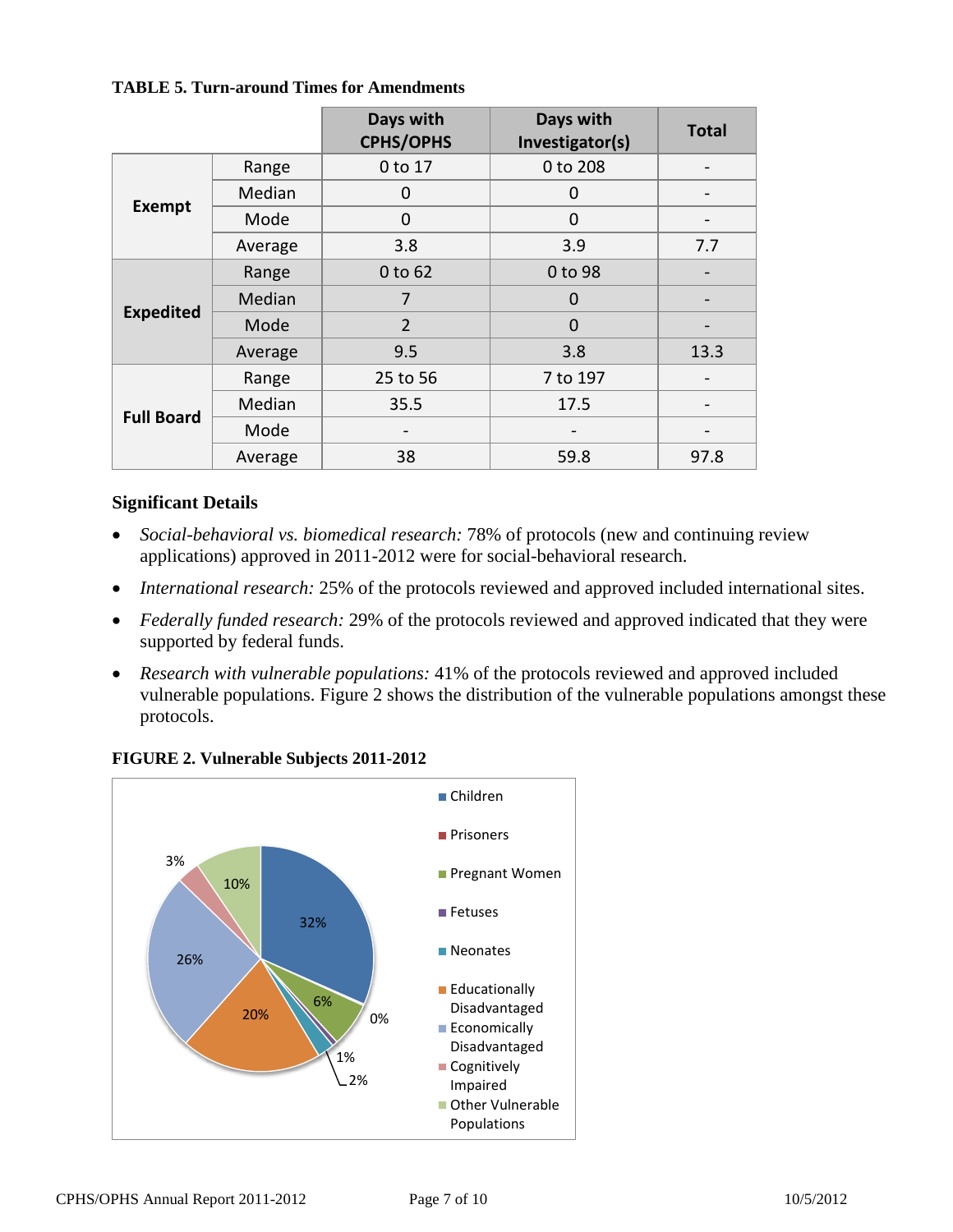# **V. New laws, regulations or standards**

[Updated OHRP Guidance on Written IRB Procedures \(July 5, 2011\)](http://www.hhs.gov/ohrp/policy/irbgd107.html) – This guidance replaces OHRP's January 15, 2007 guidance on this topic. The document has been updated to be consistent with the following guidance: (i) OHRP's November 10, 2010 Guidance on Continuing Review of Research, (ii) OHRP's January 15, 2007 Guidance on Reviewing and Reporting Unanticipated Problems Involving Risks to Subjects or Others and Adverse Events, and (iii) OHRP's November 10, 2010 Guidance on IRB Approval of Research with Conditions.

[HHS Proposal to Improve Rules Protecting Human Research Subjects Published in the Federal Register](http://www.gpo.gov/fdsys/pkg/FR-2011-07-26/html/2011-18792.htm)  [\(July 26, 2011\)](http://www.gpo.gov/fdsys/pkg/FR-2011-07-26/html/2011-18792.htm) – The U.S. Department of Health and Human Services announced that the federal government is contemplating various ways of enhancing the regulations overseeing research on human subjects was published as an Advance Notice of Proposed Rulemaking (ANPRM) in the July 26, 2011 issue of the Federal Register. In that ANPRM, entitled Human Subjects Research Protections: Enhancing Protections for Research Subjects and Reducing Burden, Delay, and Ambiguity for Investigators, the government sought the public's input on an array of issues related to the ethics, safety, and oversight of human research, before making changes to the regulations. Those regulations, often referred to as the Common Rule, have been in place since 1991. The proposed changes in the ANPRM were designed to strengthen protections for human research subjects.

*Note: The University of California Office of the President prepared and submitted comments representing the 10 campus system in response to the ANPRM. The CPHS Executive Committee also responded to the ANPRM supporting the UCOP commentary and providing a differing perspective on certain points.*

[OHRP Correspondence on "Non-engaged" Scenarios](http://www.hhs.gov/ohrp/policy/Correspondence/nonengageexamples2011.html) (September 22, 2011) – As noted in OHRP's October 16, 2008 Guidance on Engagement of Institutions in Human Subjects Research, the scenarios of when an institution is not engaged in human subjects research are not all-inclusive. Since the guidance document was issued, on a case-by-case basis in response to specific requests from institutions, OHRP has found some institutions in certain circumstances to be not engaged, even though the exact non-engaged scenario is not included in the October 16, 2008 guidance document. These exceptions have been granted on a case-by-case basis in certain circumstances. Institutions should not extrapolate from these descriptions and determine that they are not engaged. If investigators or institutions have questions about whether their involvement in a non-exempt human subjects research study would make them engaged in the research, they should contact OHRP.

### **VI. New or modified campus procedures or programs**

**UC IRB Reliance Registry: New Online System for Processing Reliances under the UC MOU**

UCOP procured funds for the development of a web-based application accessible to all campuses for the submission, review and approval of reliances under the UC System-wide Memorandum of Understanding. Several campuses, including UC Berkeley, provided input during the development phase. The UC IRB Reliance Registry pilot began in March 2012. UCB and UCSF took a lead role in piloting and debugging the system as well as providing workaround solutions while problems and bugs were being fixed. OPHS staff also took the lead in writing the user guides for IRB staff and investigators. As of July 2012 all studies in which our investigators rely on another UC campus or Lawrence Berkeley National Lab for IRB review, or vice versa, by means of the UC System Memorandum of Understanding (MOU) were to transition the registry and the paper process was be phased out.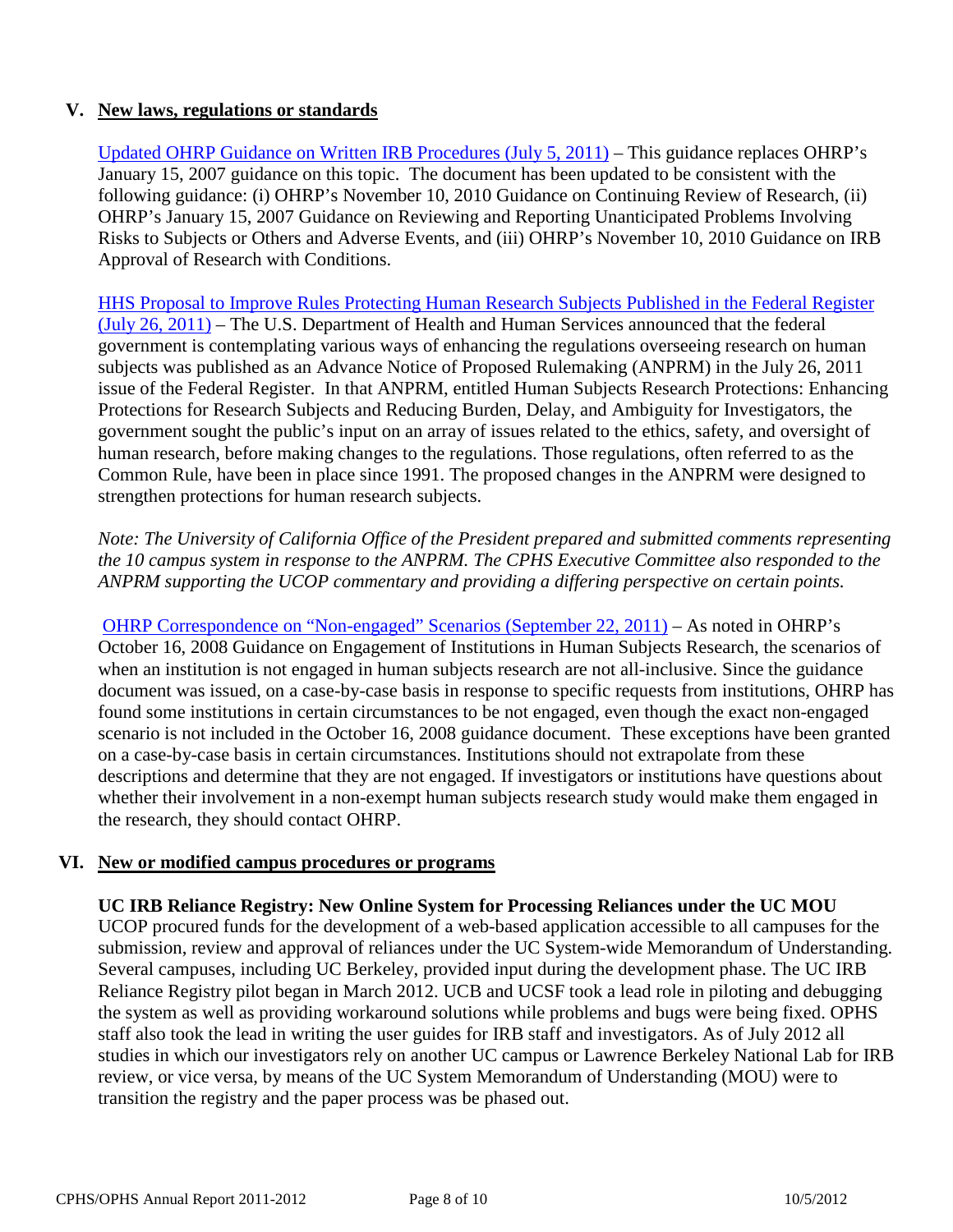# **Consent Builder: New Online Tool to Create Consent Forms**

OPHS worked with RAC Information Systems to a web-based tool for creating Word document consent forms, based on the information the investigator enters online. This Word document may be edited further if needed, then saved as a PDF file and attached to the eProtocol application for a particular protocol. Anyone with a CalNet ID and password can access the system.

# **CPHS Guidelines**

OPHS and CPHS developed the following new guidelines and templates for investigators:

- [Clinical Laboratory Testing in Human Subjects Research](http://cphs.berkeley.edu/clia.pdf)
- [Compensation of Research Subjects](http://cphs.berkeley.edu/compensation.pdf)
- [Protocol Deviations and Noncompliances](http://cphs.berkeley.edu/protocol_deviations_noncompliances.pdf)
- [Unanticipated Problems and Adverse Events](http://cphs.berkeley.edu/unanticipated_problems_adverse_events.pdf)
- [Internet-based Research](http://cphs.berkeley.edu/internet_research.pdf)

OPHS and CPHS updated/revised the following guidelines and templates:

- [Magnetic Resonance Imaging \(MRI\) in Research](http://cphs.berkeley.edu/mri.pdf)
- [Pregnant Women, Fetuses and Neonates](http://cphs.berkeley.edu/pregnantwomen_fetuses_neonates.pdf)
- [Informed Consent](http://cphs.berkeley.edu/consent.pdf)
- [Instructions for Use of Template/Sample Consent Forms](http://cphs.berkeley.edu/instructions_consenttemplate-use.pdf)
- [Template Consent Form -](http://cphs.berkeley.edu/CF-Template_Biomed.doc) Biomedical Study
- [Template Consent Form -](http://cphs.berkeley.edu/CF-Template_SocBehav.doc) Social-Behavioral Study
- Sample Consent Form [Interview with Audiotaping](http://cphs.berkeley.edu/CF-Sample_Interview_Audiotape.doc)
- [Sample Consent Form -](http://cphs.berkeley.edu/CF-Sample_OnlineSurvey.doc) Online Survey
- [Sample Consent for Use of Media \(Photo, Audio, or Videotape\) Records](http://cphs.berkeley.edu/CF-Sample_MediaRecordsReleaseForm.doc)

### **CPHS Policies and Procedures**

OPHS and CPHS updated/revised the following policies and procedures:

- [Research Protocol Submission Requirements](http://cphs.berkeley.edu/policies_procedures/fo301.pdf)
- [Record Retention and Disposition](http://cphs.berkeley.edu/policies_procedures/fo304.pdf)
- [Grant-Protocol Review](http://cphs.berkeley.edu/policies_procedures/rr411.pdf)

### **VII. Agency inspections and enforcement actions**

There were no inspections or enforcement actions by any regulatory authorities in 2011-2012.

### **VIII. Education and Outreach**

### **Education of Investigators**

Director Rebecca Armstrong and OPHS staff conducted 22 training sessions for undergraduate and graduate students in the past year. The training sessions cover the fundamentals of the human subjects research approval and eProtocol submission processes. The Graduate Division co-sponsored and helped promote the 6<sup>th</sup> annual two-part workshop for graduate students across UCB in the spring of 2012. Below is a breakdown of where the presentations were given by school/college (excluding the two-part graduate student workshop):

College of Letters and Science (6) Graduate School of Education (1) School of Public Health (5) School of Business (1) College of Natural Resources (1)  $\qquad \qquad$  Joint Medical Program (1) School of Social Welfare (1) School of Law (1)